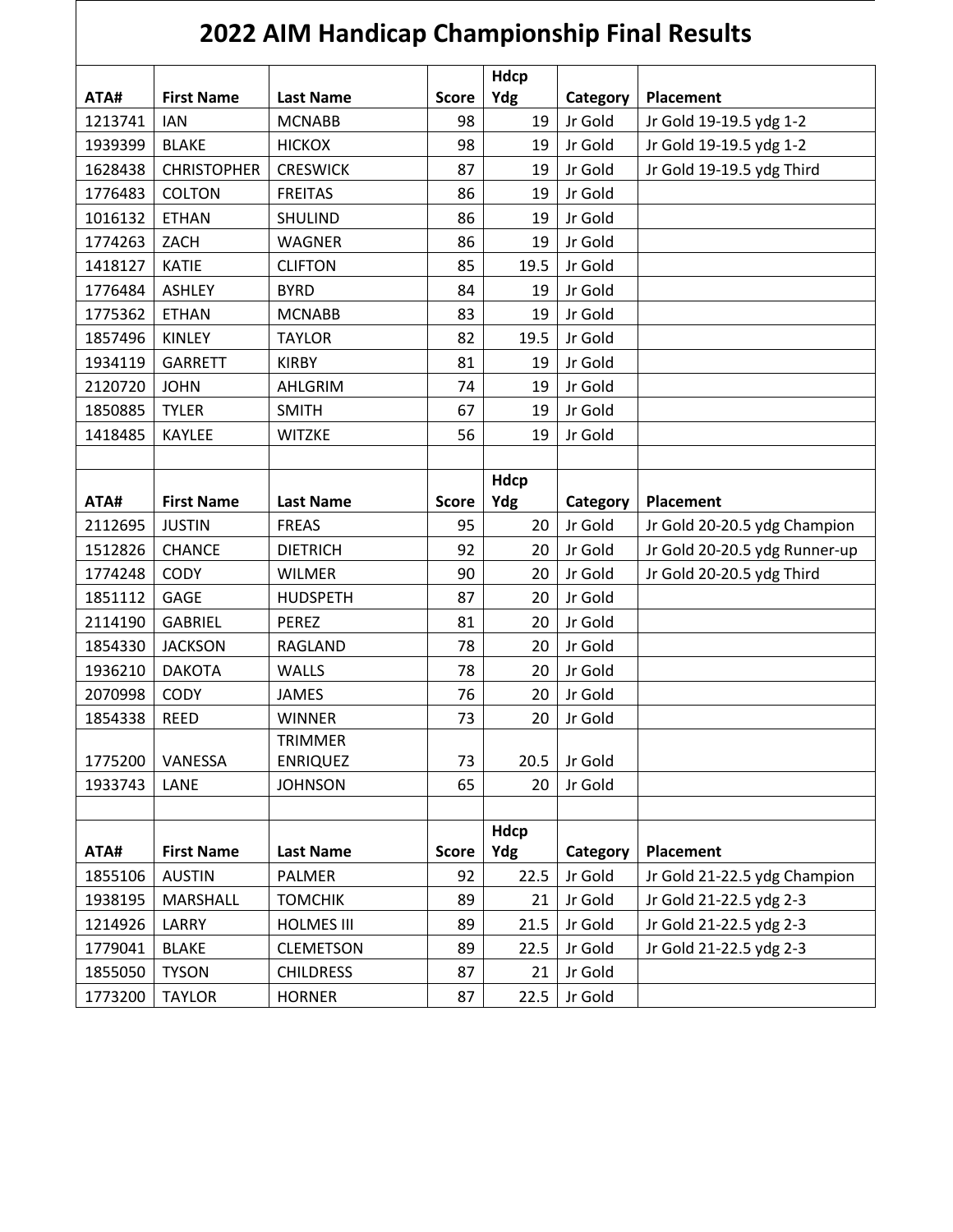| 1858812 | <b>ALEX</b>                 | <b>KOLAND</b>     | 85                 | 22.5        | Jr Gold             |                               |
|---------|-----------------------------|-------------------|--------------------|-------------|---------------------|-------------------------------|
| 1851664 | <b>CODY</b>                 | <b>RICHARDSON</b> | 82                 | 21.5        | Jr Gold             |                               |
| 1940494 | <b>MEGAN</b>                | <b>SMITH</b>      | 77                 | 22          | Jr Gold             |                               |
| 1620411 | ZACHARY                     | CROSSLAND         | 72                 | 22          | Jr Gold             |                               |
|         |                             |                   |                    |             |                     |                               |
|         |                             |                   |                    | <b>Hdcp</b> |                     |                               |
| ATA#    | <b>First Name</b>           | <b>Last Name</b>  | <b>Score</b>       | Ydg         | <b>Category</b>     | Placement                     |
| 1856771 | CALEB                       | <b>MATHIS</b>     | 93                 | 24          | Jr Gold             | Jr Gold 23-24.5 Champion      |
| 1520090 | <b>LUCAS</b>                | <b>MCVAIGH</b>    | 92                 | 24.5        | Jr Gold             | Jr Gold 23-24.5 Runner-up     |
| 1310768 | <b>WADE</b>                 | <b>SCHAEFER</b>   | 89                 | 23.5        | Jr Gold             | Jr Gold 23-24.5 Third         |
| 1519240 | <b>DALLAS</b>               | <b>CLARK</b>      | 88                 | 23.5        | Jr Gold             |                               |
| 1628031 | <b>JASA</b>                 | <b>REED</b>       | 87                 | 23.5        | Jr Gold             |                               |
| 1771184 | <b>JAX</b>                  | <b>GOAD</b>       | 73                 | 24          | Jr Gold             |                               |
| 1214785 | <b>ASHLEY</b>               | <b>TEAL</b>       | 41                 | 24          | Jr Gold             |                               |
|         |                             |                   |                    |             |                     |                               |
|         |                             |                   |                    | Hdcp        |                     |                               |
| ATA#    | <b>First Name</b>           | <b>Last Name</b>  | <b>Score</b>       | Ydg         | Category            | Placement                     |
| 1511527 | <b>COLE</b>                 | <b>GORDON</b>     | 90                 | 25          | Jr Gold             | Jr Gold 25-25.5 ydg Champion  |
| 1410586 | <b>GABBY</b>                | <b>FISCHER</b>    | 88                 | 25          | Jr Gold             | Jr Gold 25-25.5 ydg Runner-up |
|         |                             |                   |                    |             |                     |                               |
|         |                             |                   |                    | Hdcp        |                     |                               |
| ATA#    | <b>First Name</b><br>WESLEY | <b>Last Name</b>  | <b>Score</b><br>93 | Ydg<br>27   | Category<br>Jr Gold | Placement                     |
| 1418245 |                             | <b>BEAVER</b>     |                    |             |                     | Jr Gold 26-27 ydg Champion    |
| 1627269 | <b>TERRON</b>               | <b>WILLIAMS</b>   | 91                 | 26.5        | Jr Gold             | Jr Gold 26-27 ydg             |
| 1623173 | <b>RYAN</b>                 | <b>BUCHER</b>     | 91                 | 26.5        | Jr Gold             | Jr Gold 26-27 ydg 2-4         |
| 1776105 | <b>JACOB</b>                | <b>DUREN</b>      | 91                 | 27          | Jr Gold             | Jr Gold 26-27 ydg 2-4         |
| 0921752 | R                           | <b>HUGHES</b>     | 90                 | 27          | Jr Gold             | Jr Gold 26-27 ydg Fifth       |
| 1311523 | <b>SETH</b>                 | <b>COOPER</b>     | 89                 | 27          | Jr Gold             |                               |
| 1416395 | <b>BRADY</b>                | LAWSON            | 88                 | 26.5        | Jr Gold             |                               |
| 1625577 | <b>ISAAC</b>                | <b>SHARP</b>      | 88                 | 27          | Jr Gold             |                               |
| 1778579 | <b>NOLAN</b>                | <b>HARDESTY</b>   | 86                 | 26          | Jr Gold             |                               |
| 1512159 | <b>BRADY</b>                | COX               | 83                 | 27          | Jr Gold             |                               |
| 1510841 | <b>CLAY</b>                 | LAUGHLIN          | 83                 | 27          | Jr Gold             |                               |
| 1937734 | <b>TANNER</b>               | <b>BECKER</b>     | 78                 | 27          | Jr Gold             |                               |
|         |                             |                   |                    |             |                     |                               |
| ATA#    | <b>First Name</b>           | <b>Last Name</b>  | <b>Score</b>       | Hdcp<br>Ydg | Category            | <b>Placement</b>              |
| 2112854 | <b>CHLOE</b>                | ANDERSON          | 99                 | 19          | Junior              | Junior 19-19.5 ydg Champion   |
| 1934744 | TRUMAN                      | <b>NORRIS</b>     | 98                 | 19          | Junior              | Junior 19-19.5 ydg Runner-up  |
| 1857905 | <b>GILLIAN</b>              | <b>STRUBLE</b>    | 97                 | 19          | Junior              | Junior 19-19.5 ydg Third      |
| 2071514 | <b>FULTON</b>               | <b>MANNING</b>    | 95                 | 19          | Junior              | Junior 19-19.5 ydg 4-5        |
|         |                             |                   |                    |             |                     |                               |
| 2116239 | ANA                         | <b>SCHMITZ</b>    | 95                 | 19          | Junior              | Junior 19-19.5 ydg 4-5        |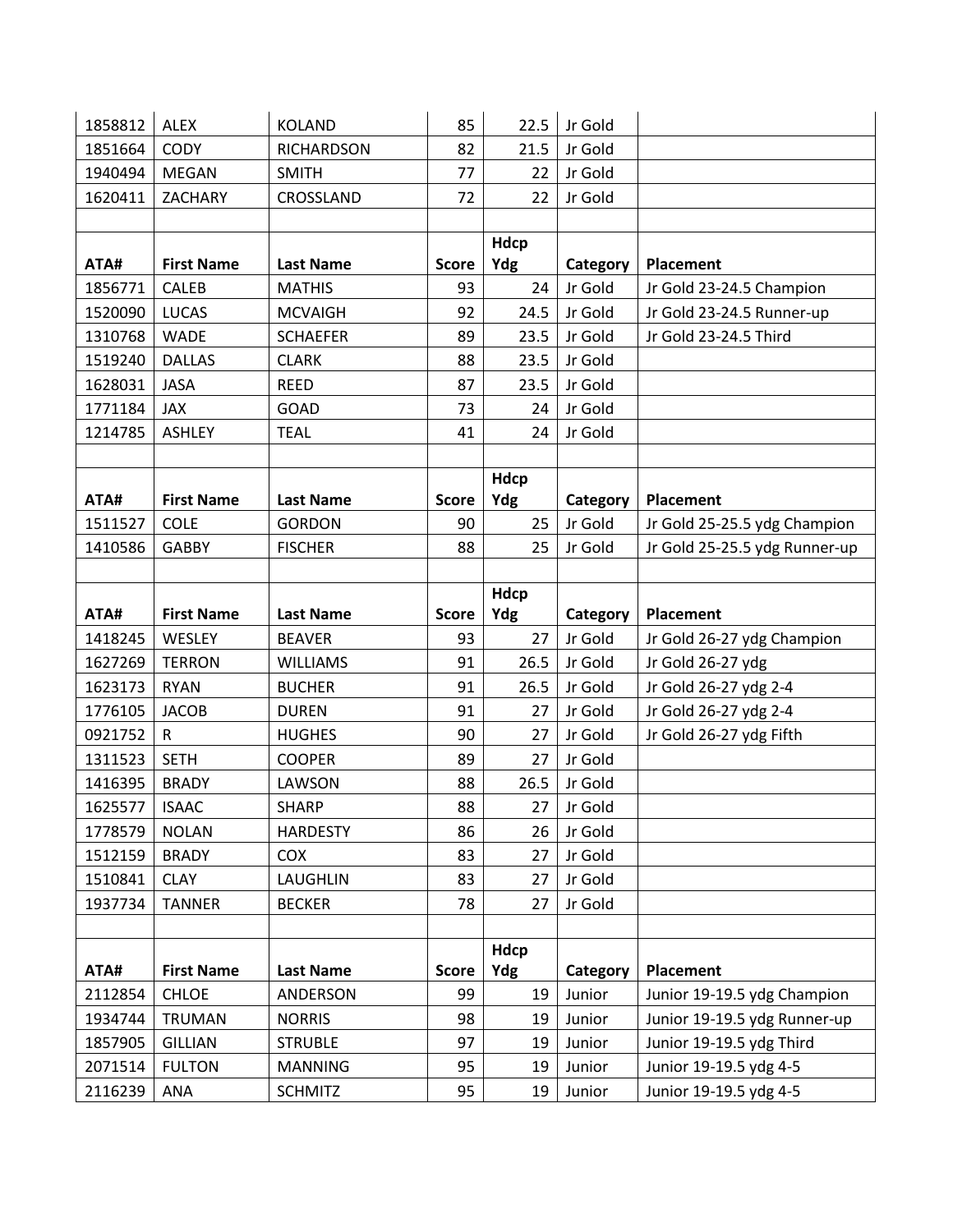| 2071698 | <b>COLTON</b>    | <b>CHRISTIAN</b>     | 95 | 19.5 | Junior | Junior 19-19.5 ydg 4-5 |
|---------|------------------|----------------------|----|------|--------|------------------------|
| 1930922 | <b>DAKOTA</b>    | <b>SROGUS</b>        | 94 | 19   | Junior |                        |
| 2069721 | <b>DALLI</b>     | CAIN                 | 94 | 19   | Junior |                        |
| 2110951 | <b>BRAYDEN</b>   | <b>HAHN</b>          | 94 | 19   | Junior |                        |
| 1935256 | <b>EMMA</b>      | <b>TUBERVILLE</b>    | 94 | 19   | Junior |                        |
| 2112760 | <b>HIDALGO</b>   | RANGEL               | 93 | 19   | Junior |                        |
| 2072628 | ALLIE            | <b>WATSON</b>        | 93 | 19   | Junior |                        |
| 1853598 | OLIVIA           | <b>RAINEY</b>        | 93 | 19   | Junior |                        |
| 2073198 | <b>MILLICENT</b> | <b>LABOUBE</b>       | 93 | 19   | Junior |                        |
| 1936332 | <b>BRODY</b>     | <b>KEMP</b>          | 92 | 19   | Junior |                        |
| 1770280 | <b>JOSEPH</b>    | <b>BALLHAUSEN</b>    | 92 | 19   | Junior |                        |
| 2112071 | ANGELO           | <b>SCIOLI</b>        | 92 | 19.5 | Junior |                        |
| 1853457 | ANDERSON         | <b>CLAYBORNE</b>     | 92 | 19.5 | Junior |                        |
| 1937487 | <b>TIMOTHY</b>   | <b>ROESKE</b>        | 92 | 19.5 | Junior |                        |
| 1932245 | <b>CASHLIN</b>   | <b>SMITH</b>         | 92 | 19.5 | Junior |                        |
| 2068942 | <b>DANIEL</b>    | <b>ANTHONY</b>       | 91 | 19   | Junior |                        |
| 2115817 | <b>DYLAN</b>     | <b>NEESE</b>         | 91 | 19   | Junior |                        |
| 2069941 | LANE             | <b>FELSKE</b>        | 91 | 19   | Junior |                        |
| 1938253 | <b>ROBERT</b>    | <b>CURTIS</b>        | 91 | 19   | Junior |                        |
| 2068759 | <b>AUTUMN</b>    | WALL                 | 90 | 19   | Junior |                        |
| 1775225 | JAMES            | <b>MILES</b>         | 90 | 19   | Junior |                        |
| 1856880 | <b>JONATHON</b>  | <b>BAILEY</b>        | 90 | 19.5 | Junior |                        |
| 1932952 | <b>KODY</b>      | <b>JOHNSON</b>       | 90 | 19.5 | Junior |                        |
| 1510803 | <b>COLTER</b>    | <b>ELTON</b>         | 89 | 19   | Junior |                        |
| 1851814 | <b>BROOKLYN</b>  | SHAW                 | 89 | 19   | Junior |                        |
| 2116212 | <b>BRIANNA</b>   | <b>THOMPSON</b>      | 89 | 19   | Junior |                        |
| 1940075 | <b>MARK</b>      | <b>MATTSON</b>       | 88 | 19   | Junior |                        |
| 2112784 | JALIE            | <b>MEADORS</b>       | 88 | 19   | Junior |                        |
| 2116438 | <b>DALTON</b>    | <b>BUTLER</b>        | 88 | 19   | Junior |                        |
| 2113492 | <b>KEVIN</b>     | <b>MCCONNELL</b>     | 88 | 19   | Junior |                        |
| 1621781 | <b>DRAKE</b>     | <b>MCELVAIN</b>      | 87 | 19   | Junior |                        |
| 1775729 | <b>MADDIE</b>    | <b>FISCHER</b>       | 87 | 19   | Junior |                        |
| 2069255 | <b>CUTTER</b>    | <b>HASTIE</b>        | 87 | 19   | Junior |                        |
| 1930990 | <b>CAPRICE</b>   | <b>JUDAY</b>         | 87 | 19   | Junior |                        |
| 1624193 | <b>HALEY</b>     | <b>BOZZI</b>         | 86 | 19   | Junior |                        |
| 1852052 | <b>GAVIN</b>     | <b>FANCHER</b>       | 86 | 19   | Junior |                        |
| 2073505 | <b>EMMA</b>      | <b>MONTGOMERY</b>    | 86 | 19   | Junior |                        |
| 1859599 | <b>ELYSIA</b>    | <b>HIDALGO</b>       | 86 | 19   | Junior |                        |
| 1931844 | <b>BRANDON</b>   | <b>GALLEGOS</b>      | 86 | 19.5 | Junior |                        |
| 1940958 | <b>LILLIE</b>    | <b>JONES</b>         | 85 | 19   | Junior |                        |
| 2069719 | <b>JACKSTON</b>  | <b>EMERSON BETTI</b> | 85 | 19   | Junior |                        |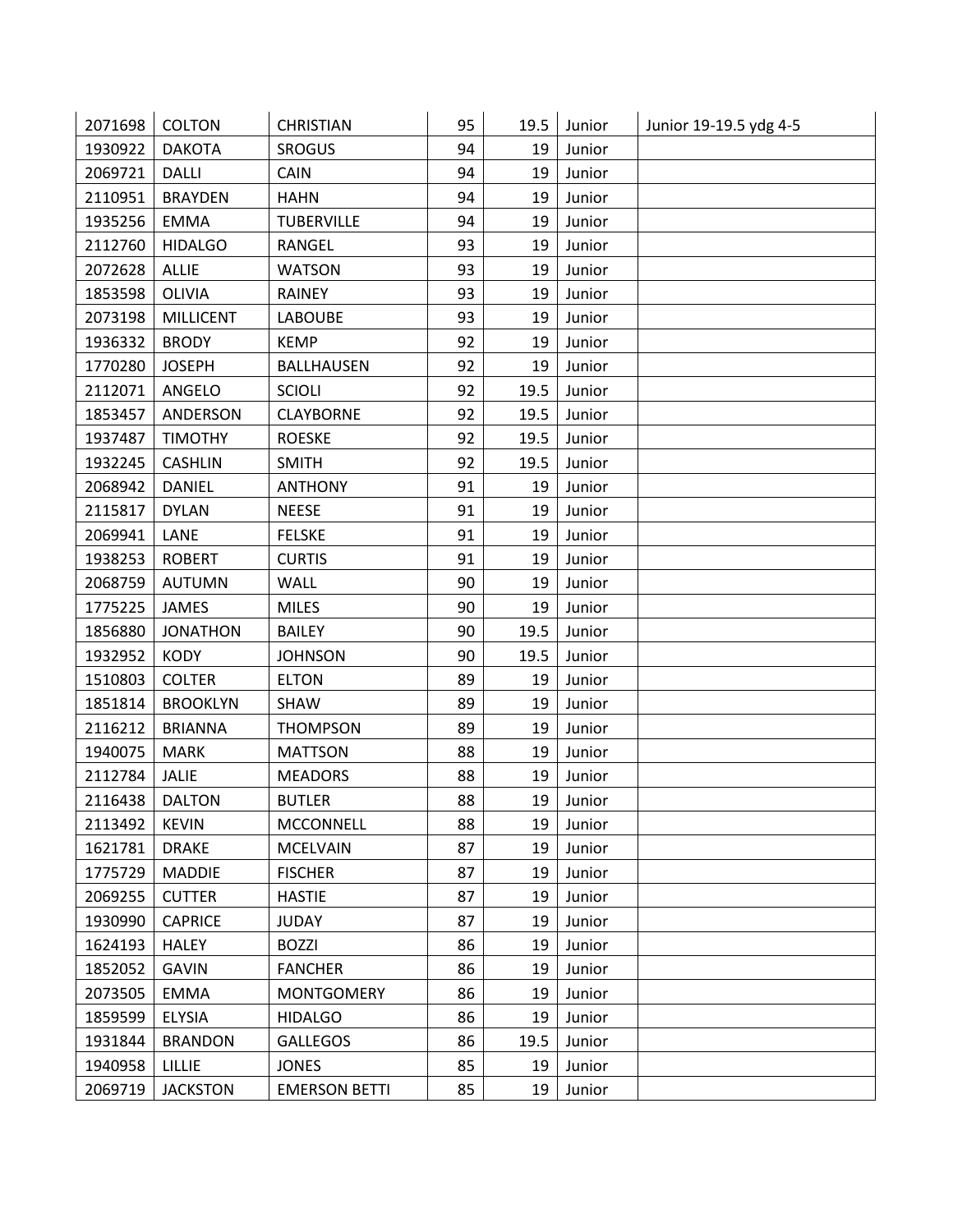| 2069056 | <b>FORREST</b> | <b>CALVERT</b>   | 85 | 19   | Junior |  |
|---------|----------------|------------------|----|------|--------|--|
| 2112115 | <b>HANNAH</b>  | SULLIVAN         | 85 | 19.5 | Junior |  |
| 2112734 | <b>OWEN</b>    | <b>GREENE</b>    | 84 | 19   | Junior |  |
| 2113078 | <b>EASTON</b>  | <b>CLARK</b>     | 84 | 19   | Junior |  |
| 1774245 | <b>KYLIE</b>   | SPADE            | 84 | 19   | Junior |  |
| 1935325 | <b>KALEB</b>   | <b>MASSEY</b>    | 84 | 19   | Junior |  |
| 1774759 | <b>JORDAN</b>  | <b>COLE</b>      | 84 | 19   | Junior |  |
| 1854329 | <b>HAYLIE</b>  | <b>JACOBS</b>    | 84 | 19.5 | Junior |  |
| 2110978 | <b>BROOKE</b>  | <b>WOLFE</b>     | 83 | 19   | Junior |  |
| 2207628 | LANDON         | <b>WYMAN</b>     | 83 | 19   | Junior |  |
| 1938662 | <b>CONNOR</b>  | <b>HOVIS</b>     | 83 | 19   | Junior |  |
| 2068277 | <b>JOHN</b>    | <b>MUCHA</b>     | 83 | 19   | Junior |  |
| 2112051 | <b>NOAH</b>    | <b>REEDY</b>     | 83 | 19   | Junior |  |
| 1936178 | <b>MASON</b>   | <b>TUCKER</b>    | 83 | 19   | Junior |  |
| 1852787 | JAMEE          | LINDAHL          | 82 | 19   | Junior |  |
| 2069121 | <b>DAVID</b>   | <b>CLOER</b>     | 82 | 19   | Junior |  |
| 2069726 | <b>COLE</b>    | <b>TANNER</b>    | 82 | 19   | Junior |  |
| 2112158 | <b>STETSON</b> | <b>LEE</b>       | 81 | 19   | Junior |  |
| 1854323 | LAUREN         | <b>FLICK</b>     | 81 | 19   | Junior |  |
| 1938853 | <b>CLINT</b>   | <b>PHIFER</b>    | 81 | 19   | Junior |  |
| 2112050 | <b>MOLLY</b>   | <b>WECHSLER</b>  | 81 | 19   | Junior |  |
| 2206659 | ANGEL          | <b>SANDERS</b>   | 81 | 19   | Junior |  |
| 2070462 | <b>CHAYTON</b> | <b>COLLINS</b>   | 80 | 19   | Junior |  |
| 2069574 | ALEXANDER      | <b>FORMHALS</b>  | 79 | 19   | Junior |  |
| 2070230 | <b>WYATT</b>   | <b>PARKER</b>    | 79 | 19   | Junior |  |
| 2206713 | LUCUS          | LEMAY            | 79 | 19   | Junior |  |
| 1932212 | <b>ROBERT</b>  | <b>SAWYERS</b>   | 79 | 19   | Junior |  |
| 2071700 | <b>JOSHUA</b>  | <b>WISLOTSKY</b> | 79 | 19   | Junior |  |
| 1852041 | <b>TUCKER</b>  | <b>DOSSEY</b>    | 79 | 19   | Junior |  |
| 2071014 | <b>DAVID</b>   | <b>JACKSON</b>   | 78 | 19   | Junior |  |
| 1936107 | <b>ALEXIS</b>  | <b>SANDERS</b>   | 78 | 19   | Junior |  |
| 2072704 | <b>AARON</b>   | <b>LYNCH</b>     | 78 | 19   | Junior |  |
| 2110945 | JANESSA        | <b>WILSON</b>    | 78 | 19   | Junior |  |
| 1932702 | ALYSSA         | <b>VIGIL</b>     | 78 | 19   | Junior |  |
| 1853928 | <b>LOGAN</b>   | <b>JENNINGS</b>  | 78 | 19.5 | Junior |  |
| 2068941 | <b>ASHLYNN</b> | <b>ANTHONY</b>   | 77 | 19   | Junior |  |
| 2111836 | <b>PARKER</b>  | <b>NELSON</b>    | 77 | 19   | Junior |  |
| 1934118 | <b>BRYNN</b>   | <b>KIRBY</b>     | 77 | 19   | Junior |  |
| 1936581 | <b>JACOB</b>   | <b>SMITH</b>     | 76 | 19   | Junior |  |
| 1777356 | <b>ERIC</b>    | <b>STAFFORD</b>  | 75 | 19   | Junior |  |
| 2069732 | <b>NATHAN</b>  | <b>KOSMATKA</b>  | 75 | 19.5 | Junior |  |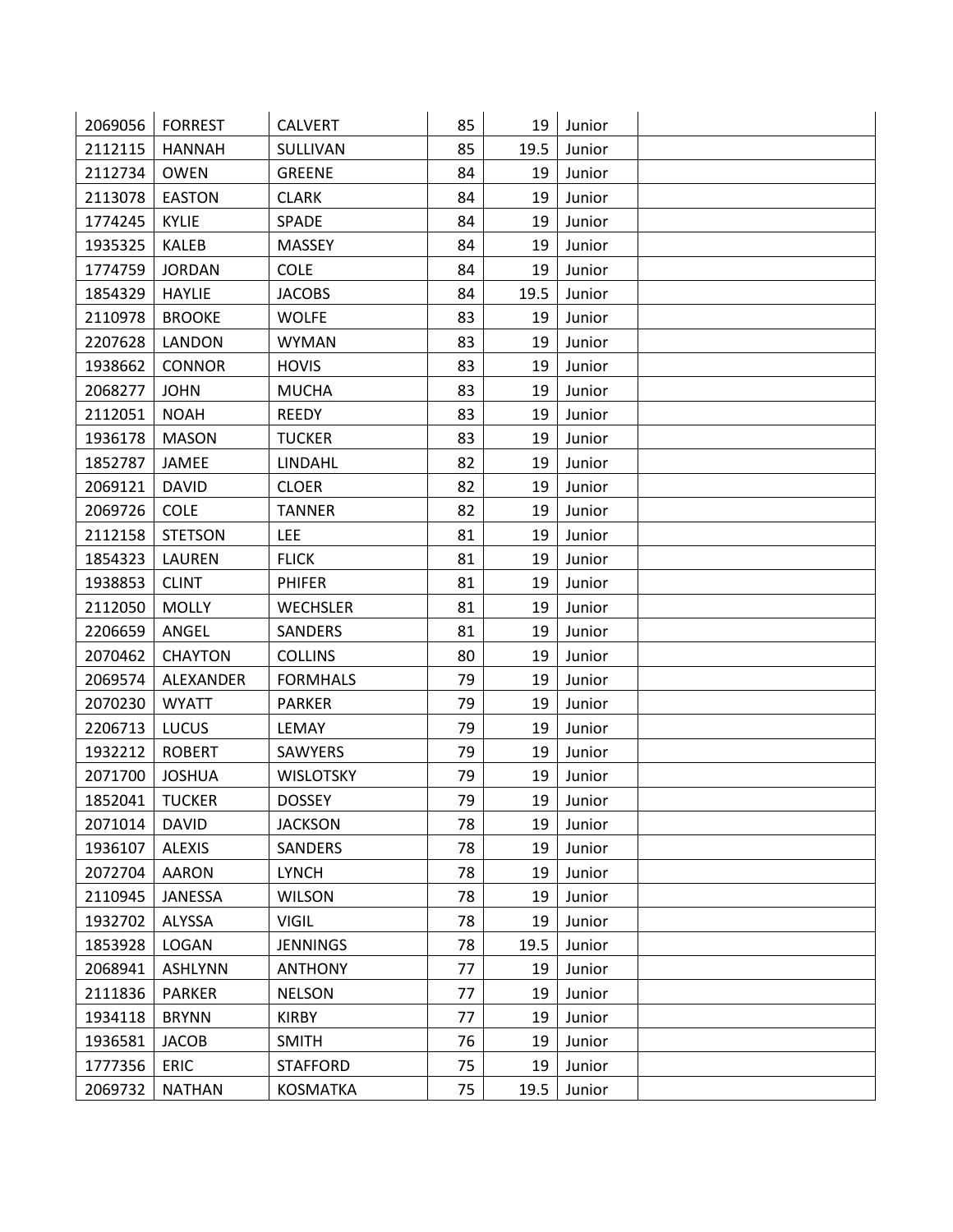| 2068601 | <b>GRANT</b>      | <b>HARBISON</b>  | 74           | 19   | Junior   |                             |
|---------|-------------------|------------------|--------------|------|----------|-----------------------------|
| 2112070 | <b>DESTANEE</b>   | <b>SCIOLI</b>    | 72           | 19   | Junior   |                             |
| 2069999 | <b>JAYDEN</b>     | <b>DARLING</b>   | 72           | 19   | Junior   |                             |
| 1935221 | <b>AUDREY</b>     | <b>COLTEN</b>    | 72           | 19   | Junior   |                             |
| 1932692 | SARAH             | RANDALL          | 71           | 19   | Junior   |                             |
| 1936557 | <b>LANCE</b>      | ADAMS            | 71           | 19.5 | Junior   |                             |
| 2206712 | <b>BO</b>         | LEMAY            | 70           | 19   | Junior   |                             |
| 2110971 | <b>MADISON</b>    | <b>FILES</b>     | 69           | 19   | Junior   |                             |
| 1851562 | ALYSIANNA         | SANDOVAL         | 69           | 19   | Junior   |                             |
| 2069155 | <b>GAVIN</b>      | <b>ROBLES</b>    | 68           | 19   | Junior   |                             |
| 1933638 | <b>CLARENCE</b>   | CRAWFORD         | 67           | 19.5 | Junior   |                             |
| 2112052 | <b>ELIJAH</b>     | <b>OSTRYE</b>    | 66           | 19   | Junior   |                             |
| 2115561 | <b>JESSICA</b>    | <b>HENDERSON</b> | 65           | 19   | Junior   |                             |
| 2112132 | <b>VIOLET</b>     | <b>MURPHY</b>    | 64           | 19   | Junior   |                             |
| 2069357 | <b>RENISE</b>     | <b>HOLLAWAY</b>  | 64           | 19   | Junior   |                             |
| 2069267 | <b>DANIEL</b>     | <b>RUTH</b>      | 62           | 19   | Junior   |                             |
| 1774246 | <b>MICHAEL</b>    | SPADE            | 61           | 19   | Junior   |                             |
| 2073768 | <b>DAVID</b>      | <b>GATES</b>     | 57           | 19   | Junior   |                             |
| 1856073 | <b>BELLE</b>      | <b>HENDRIX</b>   | 52           | 19   | Junior   |                             |
| 1773630 | <b>JOSEPH</b>     | <b>ROSENBERG</b> | 37           | 19   | Junior   |                             |
| 2207384 | <b>DAKOTA</b>     | <b>MURANAKA</b>  | 36           | 19   | Junior   |                             |
|         |                   |                  |              |      |          |                             |
|         |                   |                  |              |      |          |                             |
|         |                   |                  |              | Hdcp |          |                             |
| ATA#    | <b>First Name</b> | <b>Last Name</b> | <b>Score</b> | Ydg  | Category | <b>Placement</b>            |
| 1859120 | <b>TYNAN</b>      | <b>BENNETT</b>   | 97           | 20   | Junior   | Junior 20-20.5 ydg Champion |
| 2069740 | <b>HAYDEN</b>     | CASSON           | 96           | 20   | Junior   | Junior 20-20.5 ydg 2-4      |
| 2112648 | <b>KOLTON</b>     | <b>TEDRICK</b>   | 96           | 20.5 | Junior   | Junior 20-20.5 ydg 2-4      |
| 2068341 | <b>JAMESON</b>    | <b>MARTIN</b>    | 96           | 20.5 | Junior   | Junior 20-20.5 ydg 2-4      |
| 1853466 | CODY              | <b>DICKERSON</b> | 95           | 20   | Junior   | Junior 20-20.5 Fifth        |
| 2112044 | WILLIAM           | <b>HEATH</b>     | 95           | 20   | Junior   | Junior 20-20.5 Fifth        |
| 1772212 | <b>TANNER</b>     | <b>ELLISON</b>   | 95           | 20.5 | Junior   | Junior 20-20.5 Fifth        |
| 2111297 | <b>TYLER</b>      | <b>EDWARDS</b>   | 94           | 20   | Junior   |                             |
| 1935651 | <b>JACKSON</b>    | <b>CARLEN</b>    | 94           | 20   | Junior   |                             |
| 1771945 | <b>NOAH</b>       | <b>GARBRECHT</b> | 94           | 20   | Junior   |                             |
| 2117933 | <b>AUSTIN</b>     | <b>CARLEN</b>    | 93           | 20   | Junior   |                             |
| 1934328 | <b>BRANDON</b>    | <b>HOOD</b>      | 92           | 20   | Junior   |                             |
| 1778545 | <b>TOMASSO</b>    | <b>SCHIAVO</b>   | 92           | 20   | Junior   |                             |
| 1773485 | <b>MORGAN</b>     | <b>HODGE</b>     | 92           | 20.5 | Junior   |                             |
| 2113154 | LANDON            | <b>MARKLE</b>    | 92           | 20.5 | Junior   |                             |
| 1938627 | DANIEL            | <b>CHAMPINE</b>  | 91           | 20   | Junior   |                             |
| 2074014 | SAMANTHA          | <b>MCINTEER</b>  | 91           | 20   | Junior   |                             |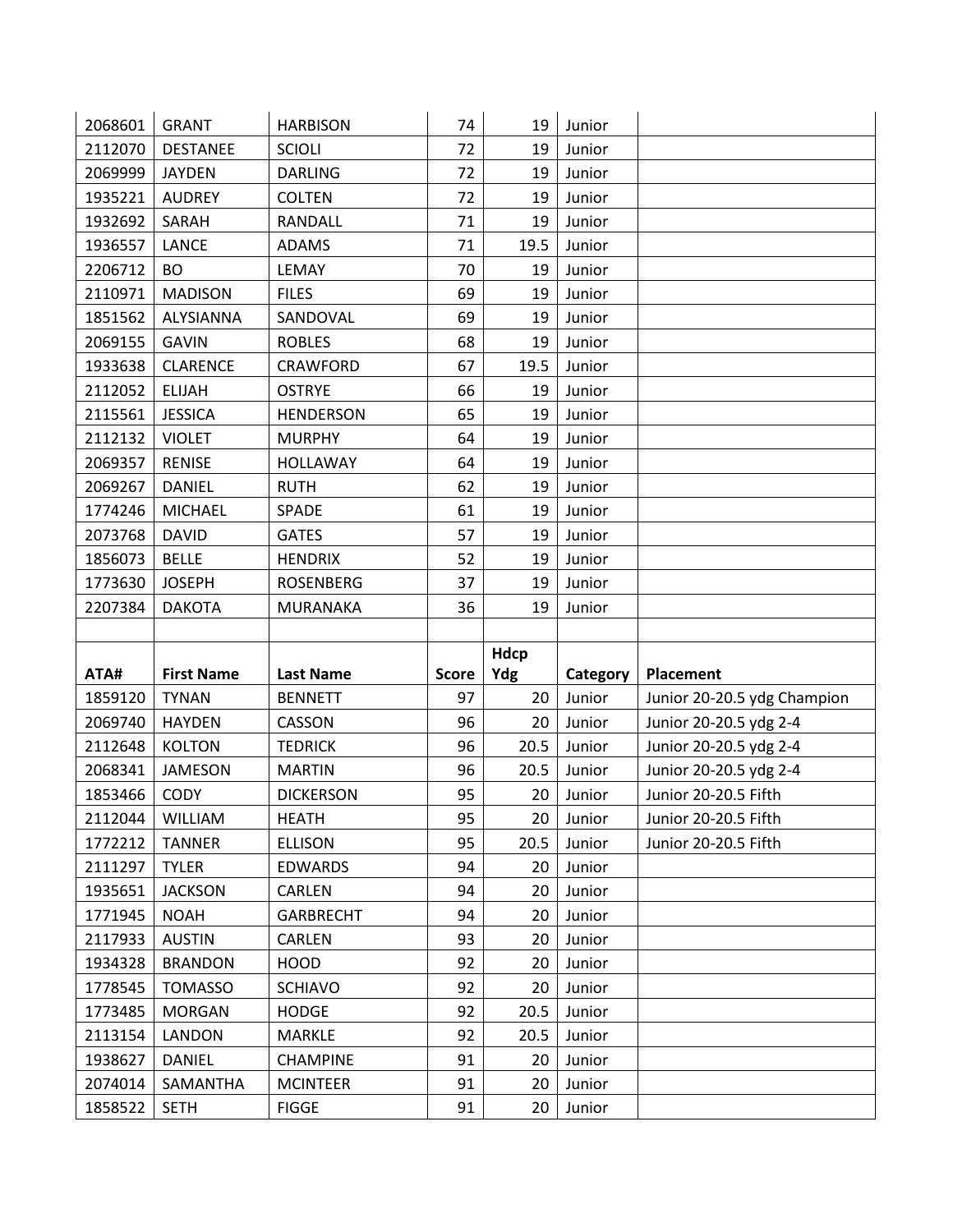| 2117964 | SAMANTHA       | <b>TUCHSCHERER</b> | 91 | 20   | Junior |  |
|---------|----------------|--------------------|----|------|--------|--|
| 1939242 | <b>JOE</b>     | CAPPADONA          | 91 | 20   | Junior |  |
| 1622276 | LANE           | <b>BEQUETTE</b>    | 91 | 20.5 | Junior |  |
| 1851725 | <b>RYAN</b>    | <b>SPECKERT</b>    | 90 | 20   | Junior |  |
| 1858527 | <b>HAYDEN</b>  | <b>THOMASON</b>    | 90 | 20   | Junior |  |
| 2116323 | <b>DAWSON</b>  | <b>SCHOFFSTALL</b> | 90 | 20   | Junior |  |
| 1932677 | <b>EVAN</b>    | <b>ELDER</b>       | 90 | 20.5 | Junior |  |
| 1517131 | <b>ABIGAIL</b> | MCGLAUGHLIN        | 89 | 20   | Junior |  |
| 2073437 | <b>MARIN</b>   | <b>MCKINNEY</b>    | 89 | 20   | Junior |  |
| 2110888 | <b>REAGAN</b>  | <b>HENDERSON</b>   | 89 | 20   | Junior |  |
| 1933038 | <b>CHARLIE</b> | <b>STONE</b>       | 89 | 20.5 | Junior |  |
| 1850619 | <b>WYATT</b>   | RITTER             | 88 | 20   | Junior |  |
| 2120014 | <b>MATTHEW</b> | <b>ELGART</b>      | 88 | 20   | Junior |  |
| 2116240 | <b>MATTHEW</b> | <b>NOWELL</b>      | 88 | 20   | Junior |  |
| 2070379 | <b>ALEX</b>    | <b>BAILEY</b>      | 88 | 20.5 | Junior |  |
| 2071530 | <b>GARRETT</b> | <b>KONRAD</b>      | 87 | 20   | Junior |  |
| 2207953 | <b>MEASON</b>  | <b>BARRA</b>       | 87 | 20   | Junior |  |
| 2120111 | <b>THOMAS</b>  | <b>WITTEN</b>      | 87 | 20   | Junior |  |
| 1851305 | <b>ELIJAH</b>  | <b>GALLEGOS</b>    | 87 | 20.5 | Junior |  |
| 2207741 | <b>MASON</b>   | CARTWRIGHT         | 86 | 20   | Junior |  |
| 2206744 | <b>JOHN</b>    | <b>HOLSTE</b>      | 86 | 20   | Junior |  |
| 1931842 | <b>TAED</b>    | <b>MONTOYA</b>     | 86 | 20.5 | Junior |  |
| 2111606 | <b>KOHEN</b>   | <b>HUDMAN</b>      | 85 | 20   | Junior |  |
| 2069256 | <b>BRYCE</b>   | MERRILL            | 84 | 20   | Junior |  |
| 2111267 | <b>JACOB</b>   | <b>YOUNTS</b>      | 83 | 20   | Junior |  |
| 2206788 | <b>ROBERT</b>  | <b>BYERS</b>       | 83 | 20   | Junior |  |
| 1855026 | CAIDEN         | <b>BYRD</b>        | 83 | 20.5 | Junior |  |
| 2073889 | <b>COLE</b>    | <b>JETT</b>        | 82 | 20   | Junior |  |
| 2068137 | ABBY           | <b>VANVEGHEL</b>   | 82 | 20   | Junior |  |
| 2114728 | CORA           | <b>KEYS</b>        | 82 | 20   | Junior |  |
| 2112758 | LOGAN          | <b>BUYSSE</b>      | 82 | 20   | Junior |  |
| 2119440 | <b>MATTHEW</b> | <b>MOE</b>         | 81 | 20   | Junior |  |
| 2119558 | KIEGAN         | <b>BILLINGSLEY</b> | 81 | 20   | Junior |  |
| 2070479 | <b>CLAYTON</b> | <b>HERRING</b>     | 80 | 20   | Junior |  |
| 1933868 | <b>AIDEN</b>   | <b>HUBLER</b>      | 79 | 20   | Junior |  |
| 2112886 | ALBERT         | <b>UNGER</b>       | 79 | 20   | Junior |  |
| 2112821 | <b>ANTHONY</b> | PERNA              | 79 | 20   | Junior |  |
| 2114386 | <b>DEVON</b>   | <b>POLLARD</b>     | 75 | 20   | Junior |  |
| 2116187 | <b>JUSTIN</b>  | <b>BIXLER</b>      | 74 | 20   | Junior |  |
| 2113564 | <b>DAVID</b>   | <b>HOAGLAND</b>    | 71 | 20   | Junior |  |
| 2118209 | <b>BRADY</b>   | <b>MACK</b>        | 69 | 20   | Junior |  |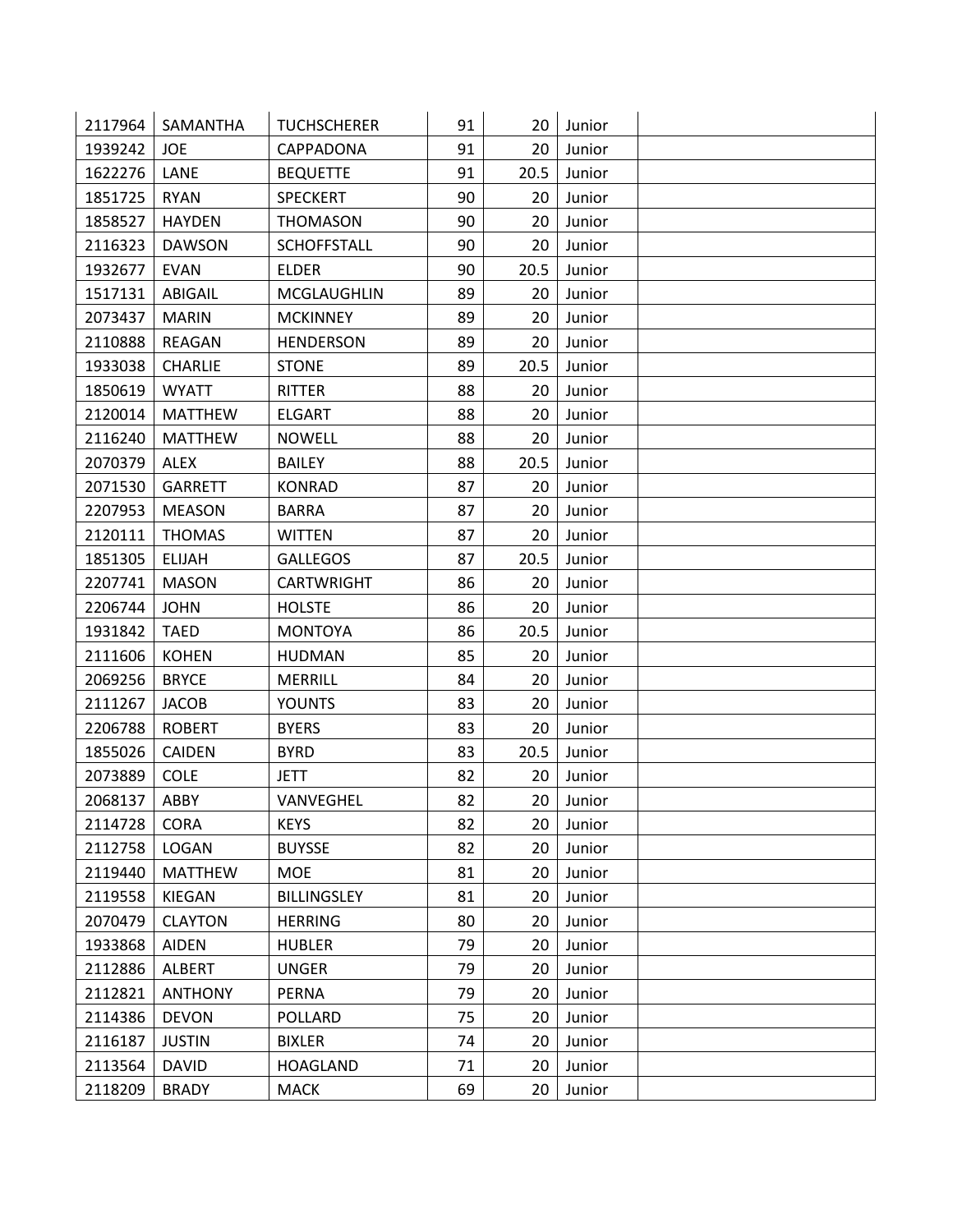| 2069745 | <b>CURTIS</b>     | <b>TANNER</b>     | 69           | 20   | Junior   |                             |
|---------|-------------------|-------------------|--------------|------|----------|-----------------------------|
| 2114535 | <b>LICO</b>       | <b>YBABEN</b>     | 68           | 20   | Junior   |                             |
| 2068180 | ZACHARY           | <b>PICKLER</b>    | 67           | 20   | Junior   |                             |
| 2073500 | <b>CONNOR</b>     | <b>LUDVICEK</b>   | 66           | 20   | Junior   |                             |
| 2073131 | LOGAN             | <b>ROSS</b>       | 64           | 20   | Junior   |                             |
| 2207665 | <b>MASON</b>      | <b>HUBBARD</b>    | 47           | 20   | Junior   |                             |
| 2207739 | <b>JACOB</b>      | <b>DOWDY</b>      | 46           | 20   | Junior   |                             |
| 2207932 | LOGAN             | KIDANI            | 46           | 20.5 | Junior   |                             |
| 2069686 | <b>CODY</b>       | <b>RIDENOUR</b>   | 46           | 20.5 | Junior   |                             |
|         |                   |                   |              |      |          |                             |
|         |                   |                   |              | Hdcp |          |                             |
| ATA#    | <b>First Name</b> | <b>Last Name</b>  | <b>Score</b> | Ydg  | Category | Placement                   |
| 1850447 | <b>DERICK</b>     | <b>GERDING</b>    | 99           | 22.5 | Junior   | Junior 21-22.5 ydg Champion |
| 1772257 | <b>COLTON</b>     | <b>MEYER</b>      | 96           | 21   | Junior   | Junior 21-22.5 ydg 2-3      |
| 1854350 | <b>HEATH</b>      | <b>WHITNEY</b>    | 96           | 21.5 | Junior   | Junior 21-22.5 ydg 2-3      |
| 1853599 | LANDON            | <b>RAINEY</b>     | 96           | 22   | Junior   | Junior 21-22.5 ydg 2-3      |
| 2110894 | <b>JACKSON</b>    | <b>HALLABOUGH</b> | 95           | 22   | Junior   |                             |
| 1773880 | <b>ADDISON</b>    | <b>MCGEHEARTY</b> | 95           | 22   | Junior   |                             |
| 1937764 | <b>JONATHAN</b>   | <b>BAKER</b>      | 94           | 21.5 | Junior   |                             |
| 2112046 | <b>DILLON</b>     | <b>LOPEZ</b>      | 93           | 21   | Junior   |                             |
| 1937641 | LILLIAN           | <b>LONGWORTH</b>  | 93           | 21   | Junior   |                             |
| 1776989 | <b>JOHNNY</b>     | <b>PICONE</b>     | 93           | 22   | Junior   |                             |
| 1610019 | <b>TYLER</b>      | <b>GORDON</b>     | 92           | 21   | Junior   |                             |
| 1775577 | ALEXANDER         | <b>NEW</b>        | 92           | 21   | Junior   |                             |
| 2073604 | <b>GAVIN</b>      | <b>BLYTHE</b>     | 92           | 21   | Junior   |                             |
| 2111901 | LAYTON            | <b>FREAS</b>      | 92           | 21.5 | Junior   |                             |
| 1855380 | <b>COOPER</b>     | CASWELL           | 92           | 22   | Junior   |                             |
| 2112043 | <b>NATHAN</b>     | LEWIS             | 91           | 21   | Junior   |                             |
| 2112245 | <b>CHARLES</b>    | <b>CASTLE</b>     | 91           | 21   | Junior   |                             |
| 2070603 | <b>COLTON</b>     | <b>LILES</b>      | 90           | 21   | Junior   |                             |
| 1850139 | LEEANNA           | SINGLETON         | 90           | 21.5 | Junior   |                             |
| 2069627 | <b>GRACIE</b>     | MARSHALL          | 90           | 22.5 | Junior   |                             |
| 1419046 | COLTON            | <b>CLARK</b>      | 90           | 22.5 | Junior   |                             |
| 2068341 | <b>JAMESON</b>    | <b>MARTIN</b>     | 86           | 21   | Junior   |                             |
| 1627452 | <b>REECE</b>      | <b>HIGHTOWER</b>  | 86           | 21.5 | Junior   |                             |
| 1851541 | <b>MEGAN</b>      | <b>BIERMAN</b>    | 85           | 21   | Junior   |                             |
| 1857537 | <b>COY</b>        | LOSAWYER          | 84           | 21   | Junior   |                             |
| 2112759 | <b>HECTOR</b>     | RANGEL            | 84           | 21.5 | Junior   |                             |
| 1854016 | LOGAN             | <b>PESTOCK</b>    | 84           | 22.5 | Junior   |                             |
| 1937302 | <b>AYDEN</b>      | <b>POLLOCK</b>    | 84           | 22.5 | Junior   |                             |
| 2110968 | LELAND            | <b>PAMBRUN</b>    | 83           | 21   | Junior   |                             |
| 2070077 | <b>MICAH</b>      | <b>DADDONA</b>    | 83           | 21.5 | Junior   |                             |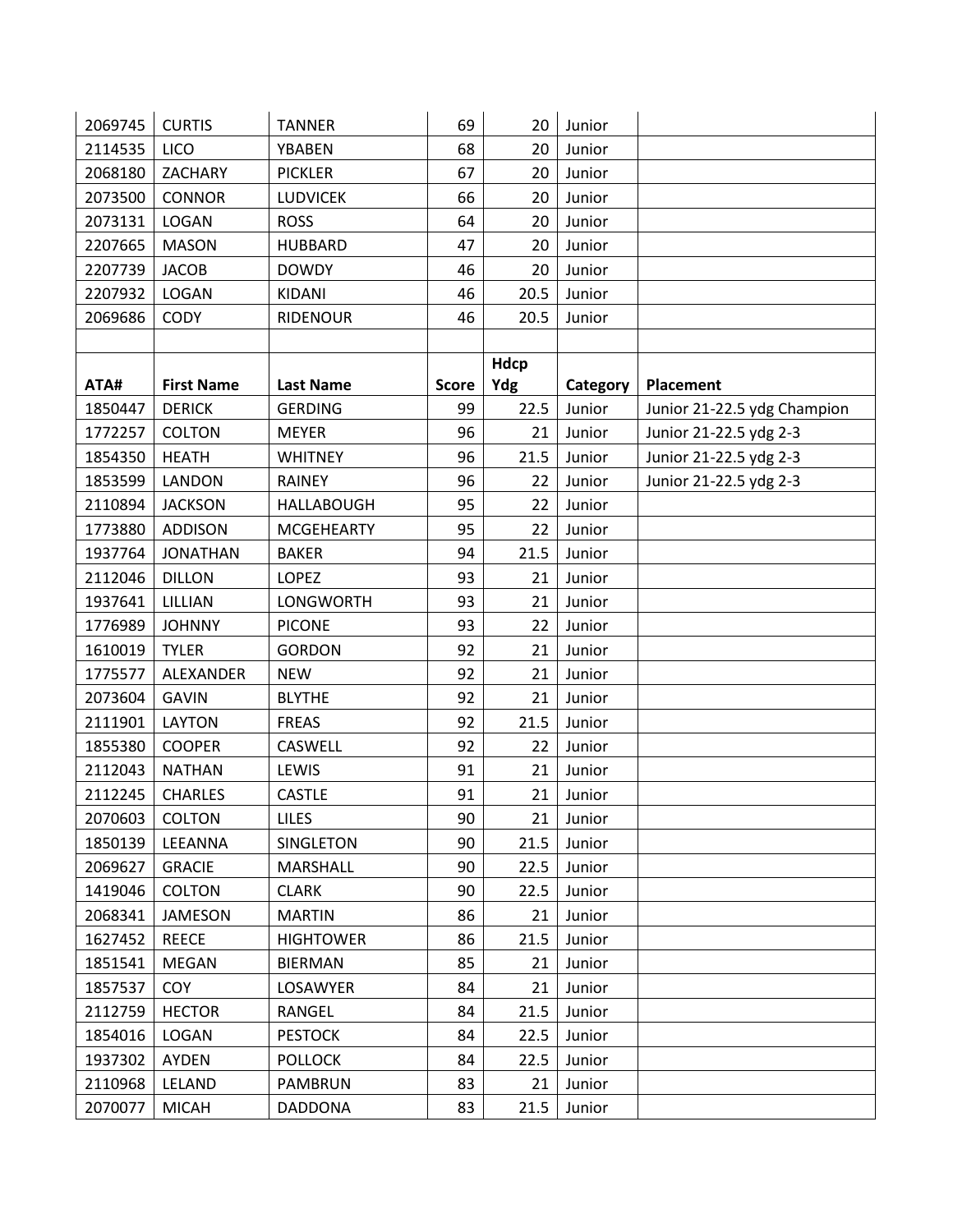| 1513269 | <b>JACOB</b>      | <b>FOURNIE</b>    | 83           | 21.5 | Junior   |                              |
|---------|-------------------|-------------------|--------------|------|----------|------------------------------|
| 1851207 | <b>RYON</b>       | <b>HOWELL</b>     | 82           | 21   | Junior   |                              |
| 1938521 | <b>GUNNER</b>     | <b>WILLIAMS</b>   | 81           | 21   | Junior   |                              |
| 2110923 | <b>BRODY</b>      | <b>JAYNES</b>     | 81           | 21.5 | Junior   |                              |
| 1859095 | LEX               | <b>NIELSEN</b>    | 80           | 21   | Junior   |                              |
| 1937007 | ZIHAO             | <b>TIAN</b>       | 80           | 22.5 | Junior   |                              |
| 2074226 | <b>MIA</b>        | <b>MALCOM</b>     | 79           | 21   | Junior   |                              |
| 1771180 | <b>RUGER</b>      | <b>CLARK</b>      | 79           | 21.5 | Junior   |                              |
| 1857526 | ELI               | SAMMS             | 71           | 22   | Junior   |                              |
| 2073860 | <b>TRINITY</b>    | <b>MORRIS</b>     | 59           | 21.5 | Junior   |                              |
|         |                   |                   |              |      |          |                              |
|         |                   |                   |              | Hdcp |          |                              |
| ATA#    | <b>First Name</b> | <b>Last Name</b>  | <b>Score</b> | Ydg  | Category | Placement                    |
| 2112696 | <b>ETHAN</b>      | PRESCOTT          | 93           | 23.5 | Junior   | Junior 23-24.5 ydg 1-2       |
| 1773124 | <b>JASON</b>      | LOVE              | 93           | 24   | Junior   | Junior 23-24.5 ydg 1-2       |
| 1852778 | <b>PORTER</b>     | <b>HUNT</b>       | 92           | 23   | Junior   | Junior 23-24.5 ydg 3-4       |
| 1931095 | <b>BRADY</b>      | <b>NYHUIS</b>     | 92           | 24   | Junior   | Junior 23-24.5 ydg 3-4       |
| 1410421 | LANDON            | <b>DENT</b>       | 91           | 23   | Junior   | Junior 23-24.5 ydg Fifth     |
| 1771318 | <b>JACOB</b>      | <b>SENTERS</b>    | 90           | 23   | Junior   |                              |
| 1772214 | <b>WYATT</b>      | <b>ESCH</b>       | 88           | 24.5 | Junior   |                              |
| 1853554 | <b>BRADLEY</b>    | <b>MCCONKEY</b>   | 87           | 23   | Junior   |                              |
| 1933452 | <b>JACKSON</b>    | <b>FOX</b>        | 87           | 23.5 | Junior   |                              |
| 1857912 | <b>MAX</b>        | <b>WINEINGER</b>  | 86           | 23   | Junior   |                              |
| 1852341 | ZACHARY           | <b>CUCUNATO</b>   | 86           | 23   | Junior   |                              |
| 1854353 | <b>BRAYDEN</b>    | <b>ROUSE</b>      | 85           | 23.5 | Junior   |                              |
| 1620866 | <b>HAYDEN</b>     | <b>MORRIS</b>     | 84           | 23   | Junior   |                              |
| 1932977 | <b>BRANDON</b>    | <b>HIMES</b>      | 83           | 23   | Junior   |                              |
| 1856826 | <b>ALTON</b>      | <b>KELLEY III</b> | 83           | 24   | Junior   |                              |
| 2068941 | <b>ASHLYNN</b>    | <b>ANTHONY</b>    | 82           | 23   | Junior   |                              |
| 1852179 | <b>RANDI</b>      | <b>GRIFFIN</b>    | 82           | 24   | Junior   |                              |
| 2070010 | CALEB             | <b>DELP</b>       | 80           | 24   | Junior   |                              |
| 2069253 | <b>NICHOLAS</b>   | <b>BLACK</b>      | 80           | 24   | Junior   |                              |
| 2072839 | <b>MICHAEL</b>    | <b>SILFIES</b>    | 79           | 23.5 | Junior   |                              |
| 2070353 | <b>HANNAH</b>     | <b>SIMCIC</b>     | 71           | 23   | Junior   |                              |
| 1859094 | <b>LEO</b>        | <b>NIELSEN</b>    | 71           | 24   | Junior   |                              |
| 2207934 | <b>IKAIKA</b>     | <b>SIMMONS</b>    | 39           | 24   | Junior   |                              |
|         |                   |                   |              |      |          |                              |
|         |                   |                   |              | Hdcp |          |                              |
| ATA#    | <b>First Name</b> | <b>Last Name</b>  | <b>Score</b> | Ydg  | Category | <b>Placement</b>             |
| 1627261 | JAMES             | <b>BURMA</b>      | 95           | 25   | Junior   | Junior 25-25.5 ydg Champion  |
| 1776241 | <b>BRADY</b>      | <b>DUREN</b>      | 92           | 25   | Junior   | Junior 25-25.5 ydg Runner-up |
| 1626865 | <b>TYLER</b>      | <b>MUDD</b>       | 89           | 25.5 | Junior   | Junior 25-25.5 ydg Third     |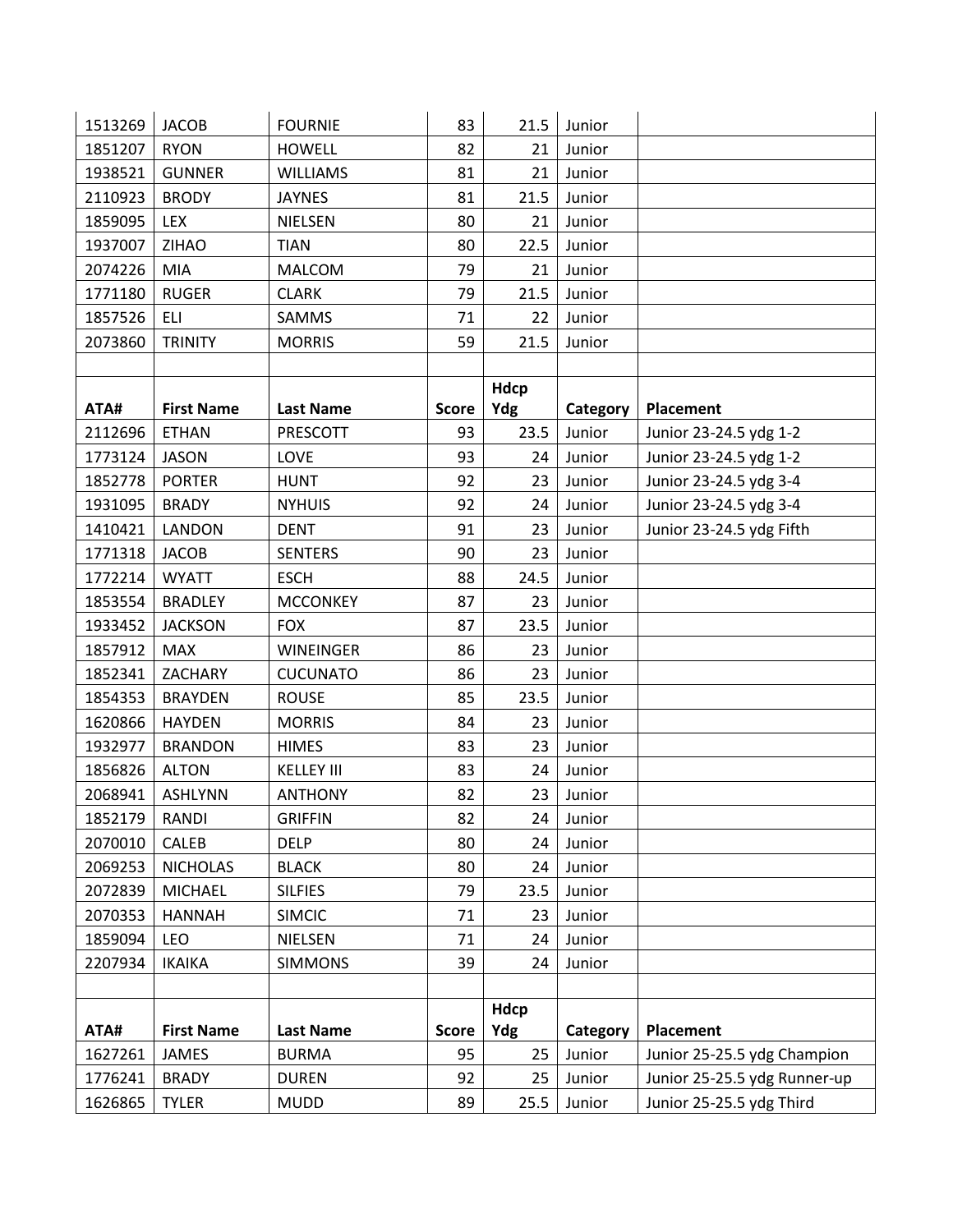| 1854413 | ZACHARY           | <b>TAYLOR</b>    | 89           | 25.5        | Junior   | Junior 25-25.5 ydg Third      |
|---------|-------------------|------------------|--------------|-------------|----------|-------------------------------|
| 1622404 | <b>RUBEN</b>      | <b>SALINAS</b>   | 88           | 25.5        | Junior   |                               |
| 1936266 | AJ                | VANRAVENSBURG    | 86           | 25.5        | Junior   |                               |
| 1772382 | <b>COLTON</b>     | <b>PHILLIPS</b>  | 75           | 25          | Junior   |                               |
|         |                   |                  |              |             |          |                               |
|         |                   |                  |              | <b>Hdcp</b> |          |                               |
| ATA#    | <b>First Name</b> | <b>Last Name</b> | <b>Score</b> | Ydg         | Category | <b>Placement</b>              |
| 1775679 | <b>ROBERT</b>     | <b>GROPP</b>     | 93           | 27          | Junior   | Junior 26-27 ydg Champion     |
| 1931845 | <b>CASEN</b>      | <b>CALKINS</b>   | 91           | 26.5        | Junior   | Junior 26-27 ydg 2-5          |
| 1937494 | <b>CODY</b>       | EYE              | 91           | 27          | Junior   | Junior 26-27 ydg 2-5          |
| 1934492 | <b>ETHAN</b>      | <b>LEDFORD</b>   | 91           | 27          | Junior   | Junior 26-27 ydg 2-5          |
| 1856857 | <b>DAKOTA</b>     | <b>SLIGER</b>    | 91           | 27          | Junior   | Junior 26-27 ydg 2-5          |
| 1934825 | <b>LUCAS</b>      | <b>DAVIS</b>     | 90           | 27          | Junior   |                               |
| 1853089 | <b>TYLER</b>      | <b>HONNOLD</b>   | 90           | 27          | Junior   |                               |
| 1857130 | <b>MITCHELL</b>   | PIERSON          | 88           | 27          | Junior   |                               |
| 1512227 | <b>JAYDEN</b>     | <b>DALTON</b>    | 87           | 27          | Junior   |                               |
| 1770867 | <b>EMMA</b>       | <b>MATHEWS</b>   | 85           | 27          | Junior   |                               |
| 1771697 | <b>BRANDON</b>    | <b>CANTRELL</b>  | 80           | 27          | Junior   |                               |
| 1857135 | <b>NATHAN</b>     | <b>HAYCRAFT</b>  | 77           | 26          | Junior   |                               |
|         |                   |                  |              |             |          |                               |
|         |                   |                  |              | <b>Hdcp</b> |          |                               |
|         |                   |                  |              |             |          |                               |
| ATA#    | <b>First Name</b> | <b>Last Name</b> | <b>Score</b> | Ydg         | Category | Placement                     |
| 1939291 | <b>MADYSON</b>    | <b>MCFARLAND</b> | 94           | 19          | Pre-Sub  | Pre-Sub 19-19.5 ydg Champion  |
| 2070608 | <b>CHASE</b>      | <b>DOBRINSKI</b> | 92           | 19          | Pre-Sub  | Pre-Sub 19-19.5 ydg Runner-up |
| 2118212 | <b>MYLES</b>      | ARROWSMITH       | 89           | 19          | Pre-Sub  | Pre-Sub 19-19.5 ydg Third     |
| 2115034 | LOGAN             | <b>SIEVERS</b>   | 88           | 19          | Pre-Sub  | Pre-Sub 19-19.5 ydg Fourth    |
| 2117985 | <b>JASPER</b>     | <b>FOREE</b>     | 87           | 19          | Pre-Sub  | Pre-Sub 19-19.5 ydg Fifth     |
| 2113190 | <b>CHLOE</b>      | CHALEUNSINH      | 86           | 19          | Pre-Sub  |                               |
| 1858042 | <b>COLTYN</b>     | <b>SCHUTTE</b>   | 86           | 19          | Pre-Sub  |                               |
| 2111313 | <b>JACOB</b>      | <b>MARTIN</b>    | 84           | 19          | Pre-Sub  |                               |
| 2068529 | <b>WILLIAM</b>    | <b>BERRYMAN</b>  | 82           | 19          | Pre-Sub  |                               |
| 2070410 | <b>CARTER</b>     | <b>REED</b>      | 81           | 19          | Pre-Sub  |                               |
| 2111470 | <b>BRADLEY</b>    | <b>POWERS</b>    | 80           | 19          | Pre-Sub  |                               |
| 2111298 | <b>CLARA</b>      | <b>HAGEN</b>     | 80           | 19          | Pre-Sub  |                               |
| 2071699 | <b>HEIDI</b>      | <b>THOMASON</b>  | 74           | 19          | Pre-Sub  |                               |
| 2119782 | <b>RANKIN</b>     | <b>POOL</b>      | 74           | 19          | Pre-Sub  |                               |
| 2115960 | <b>KNOX</b>       | <b>DUBLO</b>     | 73           | 19          | Pre-Sub  |                               |
| 2119886 | <b>BRAXTON</b>    | CANNADY          | 72           | 19          | Pre-Sub  |                               |
| 2114439 | ADELYNN           | <b>WOTTOWA</b>   | 72           | 19          | Pre-Sub  |                               |
| 2119818 | <b>WESTON</b>     | <b>FARMER</b>    | 67           | 19          | Pre-Sub  |                               |
| 2112390 | <b>LUCAS</b>      | PEREIRA          | 64           | 19          | Pre-Sub  |                               |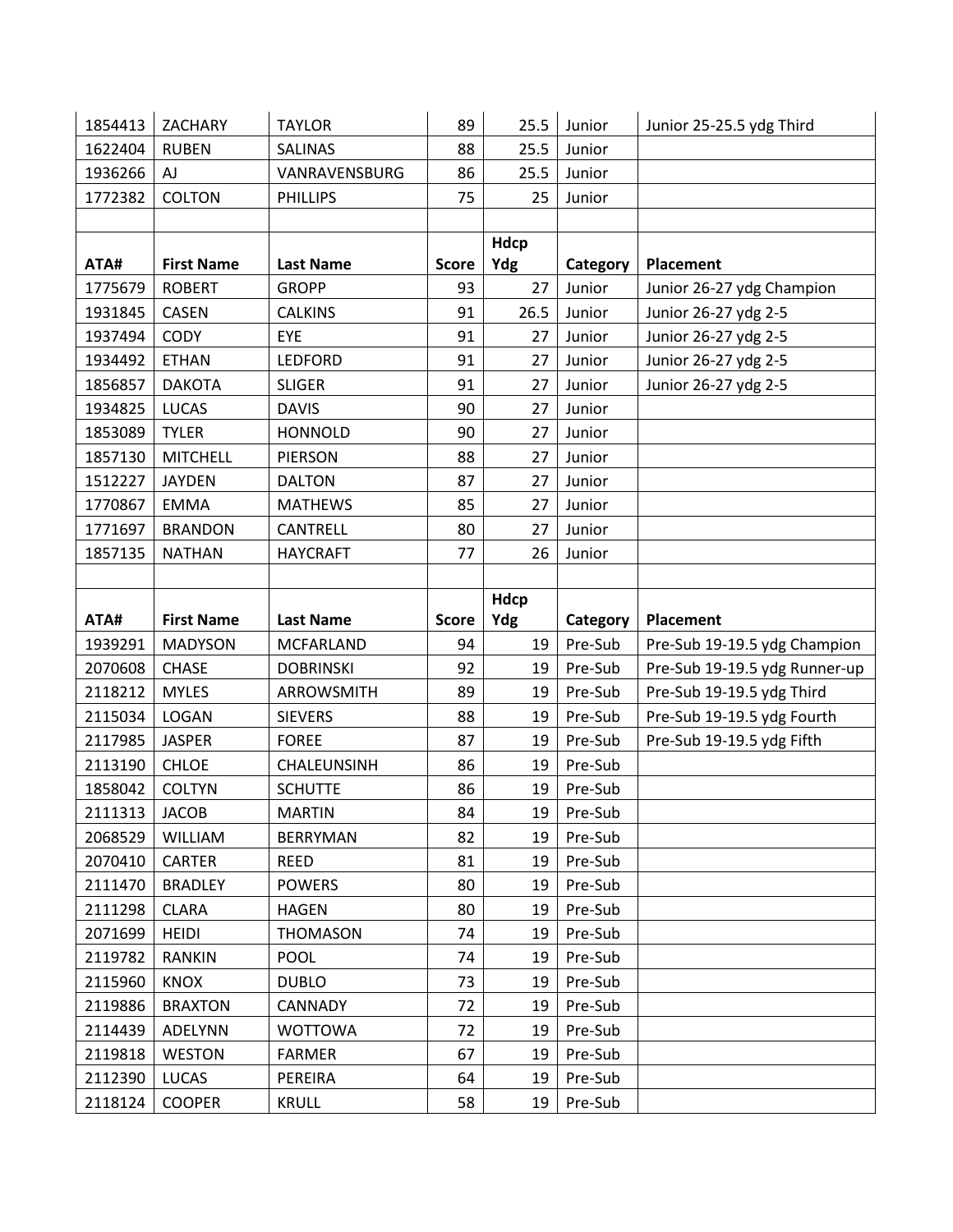| 2115539         | <b>REED</b>       | <b>TUCKER</b>      | 57                 | 19        | Pre-Sub             |                              |
|-----------------|-------------------|--------------------|--------------------|-----------|---------------------|------------------------------|
|                 |                   |                    |                    |           |                     |                              |
|                 |                   |                    |                    | Hdcp      |                     |                              |
| ATA#            | <b>First Name</b> | <b>Last Name</b>   | <b>Score</b>       | Ydg       | Category            | Placement                    |
| 2069021         | <b>ETHAN</b>      | <b>FERRIS</b>      | 91                 | 20        | Pre-Sub             | Pre-Sub 20-20.5 ydg Champion |
|                 |                   |                    |                    |           |                     |                              |
|                 | <b>First Name</b> | <b>Last Name</b>   |                    | Hdcp      |                     |                              |
| ATA#<br>2111268 | <b>TYSON</b>      | <b>MARQUIS</b>     | <b>Score</b><br>89 | Ydg<br>23 | Category<br>Pre-Sub | Placement                    |
|                 |                   |                    |                    |           |                     | Pre-Sub 23-24.5 ydg Champion |
|                 |                   |                    |                    | Hdcp      |                     |                              |
| ATA#            | <b>First Name</b> | <b>Last Name</b>   | <b>Score</b>       | Ydg       | Category            | Placement                    |
| 2071513         | <b>DYLAN</b>      | <b>BUHAY</b>       | 95                 | 19        | Sub-Jr              | Sub-Jr 19-19.5 ydg Champion  |
| 1937752         | <b>WYATT</b>      | <b>BIDDLE</b>      | 94                 | 19        | Sub-Jr              | Sub-Jr 19-19.5 ydg Runner-up |
| 2112556         | <b>CONNOR</b>     | <b>LUCKETT</b>     | 93                 | 19        | Sub-Jr              | Sub-Jr 19-19.5 ydg 3-5       |
| 1937682         | <b>BRADEN</b>     | <b>ELBERT</b>      | 93                 | 19        | Sub-Jr              | Sub-Jr 19-19.5 ydg 3-5       |
| 2111253         | LOGAN             | <b>GLASPY</b>      | 93                 | 19.5      | Sub-Jr              | Sub-Jr 19-19.5 ydg 3-5       |
| 2114189         | <b>HAILEY</b>     | <b>MOORE</b>       | 92                 | 19        | Sub-Jr              |                              |
| 1940978         | CASE              | <b>HARDISON</b>    | 91                 | 19        | Sub-Jr              |                              |
| 2069230         | ANSLEY            | <b>JOHNSTON</b>    | 91                 | 19        | Sub-Jr              |                              |
| 1938302         | ADAM              | SWANN              | 91                 | 19        | Sub-Jr              |                              |
| 2068988         | <b>AIDEN</b>      | <b>ROBINSON</b>    | 91                 | 19        | Sub-Jr              |                              |
| 1931155         | SHELBY            | <b>CLAYTON</b>     | 91                 | 19.5      | Sub-Jr              |                              |
| 2114158         | <b>AVERY</b>      | <b>BIGGERSTAFF</b> | 91                 | 19.5      | Sub-Jr              |                              |
| 1940797         | <b>BRAYDEN</b>    | <b>HALE</b>        | 90                 | 19        | Sub-Jr              |                              |
| 2111210         | <b>JAYCE</b>      | <b>GARRETT</b>     | 90                 | 19        | Sub-Jr              |                              |
| 2113074         | CALEB             | <b>CILLESSEN</b>   | 90                 | 19        | Sub-Jr              |                              |
| 2114175         | <b>HEIDI</b>      | <b>ZEIGLER</b>     | 90                 | 19        | Sub-Jr              |                              |
| 2114488         | <b>REID</b>       | CARLEN             | 90                 | 19        | Sub-Jr              |                              |
| 2117973         | ETHAN             | <b>RASH</b>        | 89                 | 19        | Sub-Jr              |                              |
| 2071544         | <b>RYAN</b>       | <b>DESPAIN</b>     | 89                 | 19        | Sub-Jr              |                              |
| 2069595         | <b>EASTON</b>     | <b>OAKLEY</b>      | 89                 | 19        | Sub-Jr              |                              |
| 1931278         | <b>BROCK</b>      | <b>MCVAIGH</b>     | 89                 | 19        | Sub-Jr              |                              |
| 2112712         | <b>GRAYSON</b>    | <b>BRADSHAW</b>    | 89                 | 19        | Sub-Jr              |                              |
| 2119903         | <b>STORMI</b>     | <b>WATERS</b>      | 89                 | 19        | Sub-Jr              |                              |
| 1938957         | <b>CORT</b>       | <b>BLUNK</b>       | 88                 | 19        | Sub-Jr              |                              |
| 2068135         | <b>BRADEN</b>     | <b>TOUCHETTE</b>   | 88                 | 19        | Sub-Jr              |                              |
| 2068120         | <b>BRYER</b>      | <b>CLEMENT</b>     | 88                 | 19        | Sub-Jr              |                              |
| 2112672         | <b>JACOB</b>      | <b>GRIFFIN</b>     | 88                 | 19        | Sub-Jr              |                              |
| 2112499         | AIDEN             | <b>BROGDON</b>     | 88                 | 19        | Sub-Jr              |                              |
| 2070187         | ANNA              | <b>MARTIN</b>      | 88                 | 19        | Sub-Jr              |                              |
| 2119874         | CAMERON           | <b>BALLOU</b>      | 88                 | 19        | Sub-Jr              |                              |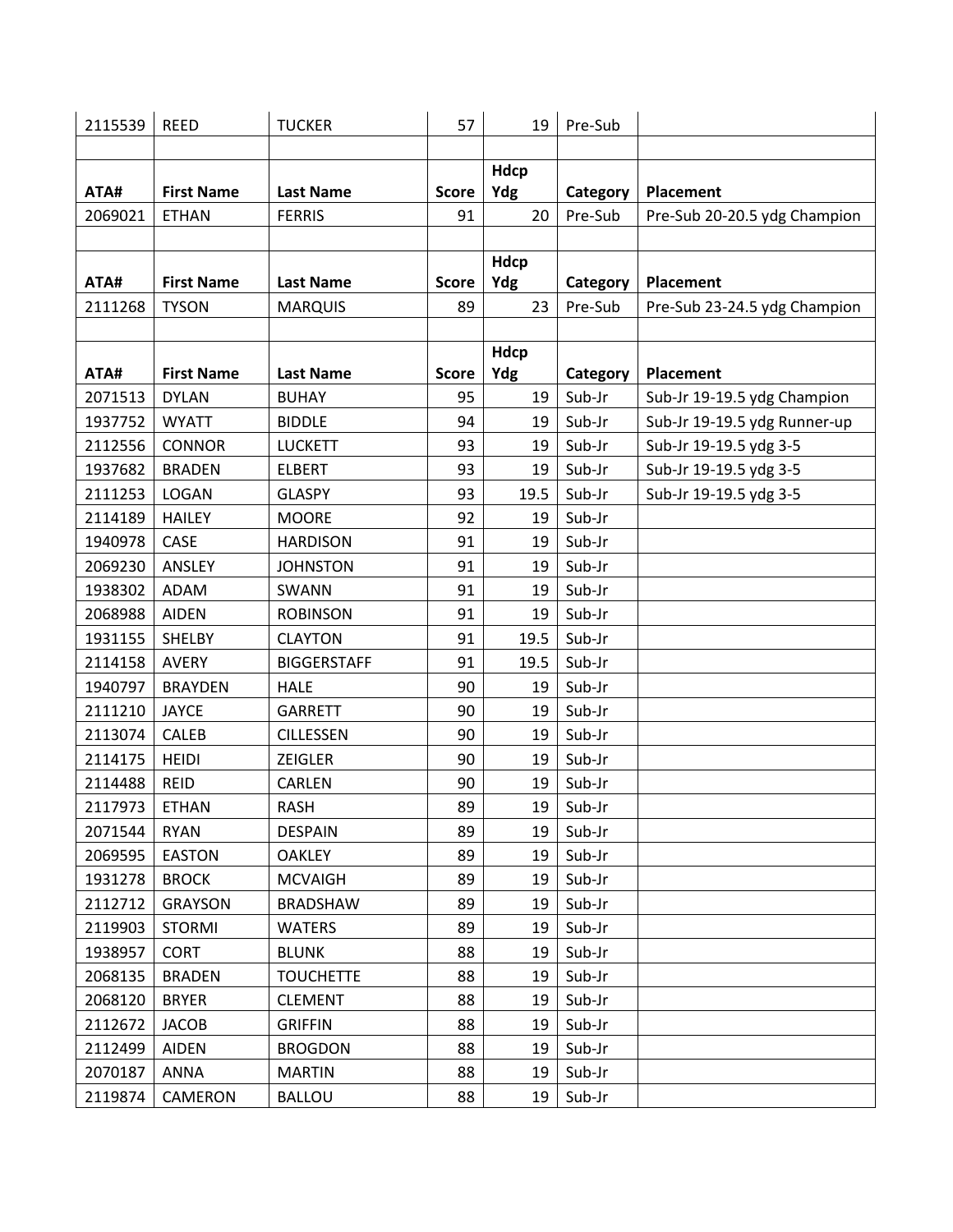| 2069911 | <b>KEATON</b>    | <b>JOHNSON</b>    | 88 | 19.5 | Sub-Jr |  |
|---------|------------------|-------------------|----|------|--------|--|
| 2117138 | <b>JACKSON</b>   | <b>BOYD</b>       | 87 | 19   | Sub-Jr |  |
| 2114781 | <b>AUSTIN</b>    | CORRIGAN          | 87 | 19   | Sub-Jr |  |
| 2073019 | <b>ADDISON</b>   | <b>DARLING</b>    | 87 | 19   | Sub-Jr |  |
| 2070601 | <b>TYLER</b>     | PAGE              | 87 | 19   | Sub-Jr |  |
| 2070186 | <b>SHELBY</b>    | <b>BAGWELL</b>    | 87 | 19   | Sub-Jr |  |
| 1932285 | <b>WYATT</b>     | <b>DOSSEY</b>     | 87 | 19   | Sub-Jr |  |
| 2206611 | <b>PRESTON</b>   | <b>CLEAVER</b>    | 87 | 19   | Sub-Jr |  |
| 1936132 | <b>CAYDEN</b>    | SOUTHERLAND       | 86 | 19   | Sub-Jr |  |
| 2073158 | CARSON           | <b>DOTHAGER</b>   | 86 | 19   | Sub-Jr |  |
| 1936003 | LUKAS            | <b>FOURNIE</b>    | 86 | 19   | Sub-Jr |  |
| 2115588 | <b>CARTER</b>    | <b>HAEUSSLER</b>  | 86 | 19   | Sub-Jr |  |
| 2117937 | <b>MACKENZIE</b> | <b>LUDLOW</b>     | 86 | 19   | Sub-Jr |  |
| 1932955 | <b>MADDOX</b>    | <b>SCHULTE</b>    | 86 | 19   | Sub-Jr |  |
| 2118900 | <b>HUNTER</b>    | <b>ECKARD</b>     | 86 | 19   | Sub-Jr |  |
| 2120088 | <b>CODI</b>      | <b>WATERS</b>     | 86 | 19   | Sub-Jr |  |
| 2071024 | KAYLEE           | <b>DUBOIS</b>     | 85 | 19   | Sub-Jr |  |
| 2068136 | ELI.             | <b>JOHANNING</b>  | 85 | 19   | Sub-Jr |  |
| 2069123 | SAMUEL           | <b>POWELL</b>     | 85 | 19   | Sub-Jr |  |
| 2207352 | <b>GIANNA</b>    | <b>PERNA</b>      | 85 | 19   | Sub-Jr |  |
| 2111622 | <b>KELSEY</b>    | <b>TURNER</b>     | 85 | 19.5 | Sub-Jr |  |
| 2118242 | <b>TREYSON</b>   | <b>FORAL</b>      | 84 | 19   | Sub-Jr |  |
| 2207395 | <b>GAVIN</b>     | MACAULEY          | 84 | 19   | Sub-Jr |  |
| 2069791 | <b>MADISON</b>   | <b>MILLER</b>     | 84 | 19   | Sub-Jr |  |
| 2111336 | <b>JARREK</b>    | <b>HIRSCH</b>     | 84 | 19   | Sub-Jr |  |
| 2119140 | <b>GRAYSON</b>   | <b>STOUT</b>      | 84 | 19   | Sub-Jr |  |
| 2068985 | <b>MASON</b>     | <b>JOHNSON</b>    | 83 | 19   | Sub-Jr |  |
| 1937949 | <b>JONAH</b>     | <b>JENNINGS</b>   | 83 | 19   | Sub-Jr |  |
| 2073052 | $\mathbf{J}$     | <b>BEATY</b>      | 83 | 19   | Sub-Jr |  |
| 2118005 | <b>JOHN</b>      | <b>MATTSON</b>    | 83 | 19   | Sub-Jr |  |
| 2111447 | <b>WILLIAM</b>   | KURZENBERGER      | 83 | 19   | Sub-Jr |  |
| 2112905 | ZONA             | <b>HOLLAWAY</b>   | 83 | 19   | Sub-Jr |  |
| 2116455 | ASHLEE           | HOPPERDIETZEL     | 83 | 19   | Sub-Jr |  |
| 2111712 | <b>MAGGIE</b>    | <b>GARTHRIGHT</b> | 82 | 19   | Sub-Jr |  |
| 2115889 | LUCAS            | <b>WILMER</b>     | 82 | 19   | Sub-Jr |  |
| 2113373 | JAMES            | <b>WHITSON</b>    | 82 | 19   | Sub-Jr |  |
| 2113185 | <b>DEREK</b>     | <b>HAHN</b>       | 82 | 19   | Sub-Jr |  |
| 2069993 | <b>TYLER</b>     | SHAW              | 82 | 19   | Sub-Jr |  |
| 2111207 | <b>NOAH</b>      | <b>HEITLAND</b>   | 82 | 19.5 | Sub-Jr |  |
| 2118024 | <b>DALTON</b>    | <b>HALE</b>       | 81 | 19   | Sub-Jr |  |
| 2207574 | GAGE             | SORENSEN          | 81 | 19   | Sub-Jr |  |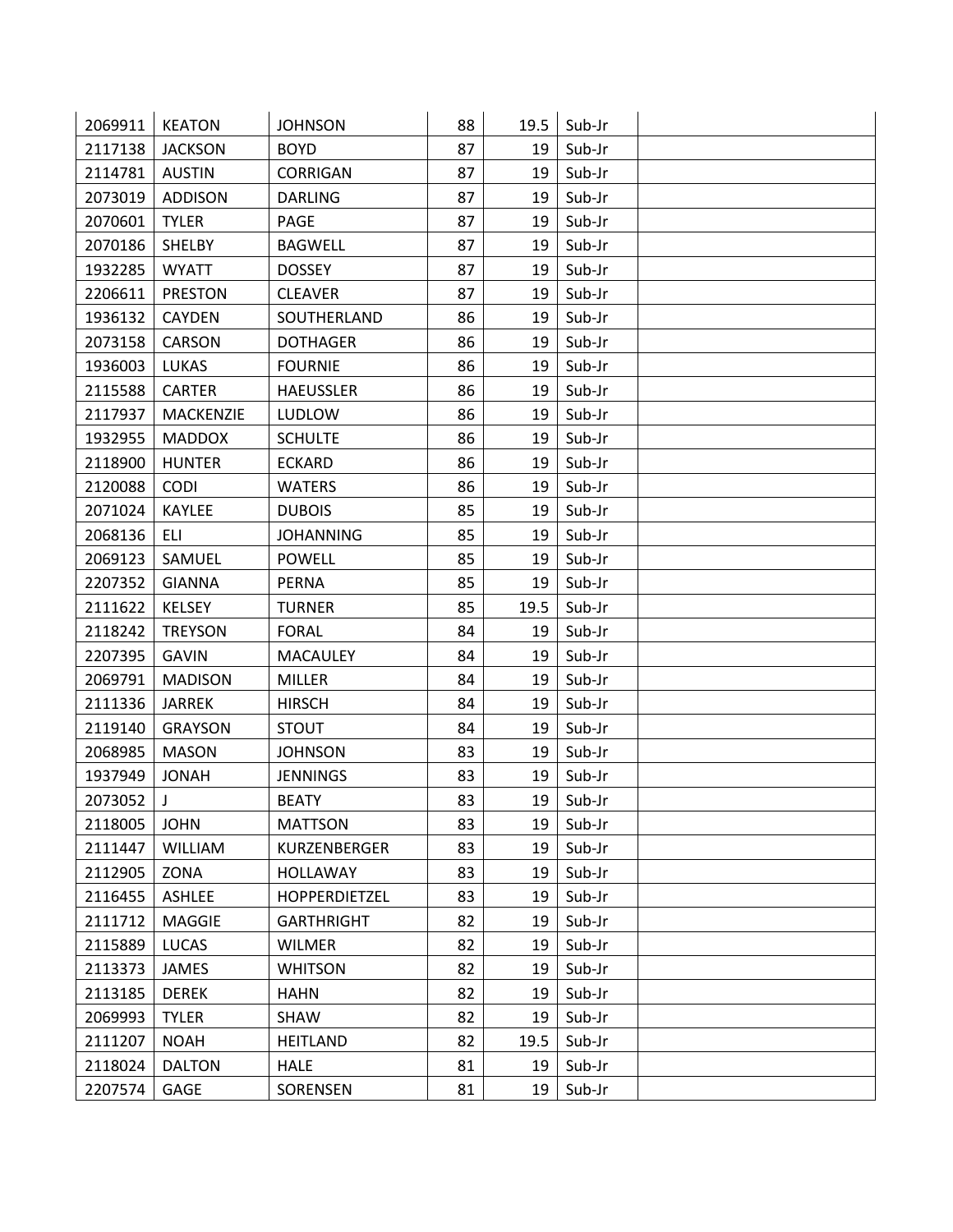| 2119805 | <b>GIUSEPPE</b> | <b>VIRGA</b>     | 81 | 19 | Sub-Jr |  |
|---------|-----------------|------------------|----|----|--------|--|
| 1931327 | <b>WILLIAM</b>  | <b>GOODMAN</b>   | 81 | 19 | Sub-Jr |  |
| 1935275 | <b>ALEX</b>     | <b>ORKIN</b>     | 81 | 19 | Sub-Jr |  |
| 2115547 | <b>CASSIE</b>   | <b>COIL</b>      | 81 | 19 | Sub-Jr |  |
| 2116367 | <b>KADIN</b>    | <b>ROGERS</b>    | 80 | 19 | Sub-Jr |  |
| 2112049 | <b>KIMBER</b>   | <b>BEEVERS</b>   | 80 | 19 | Sub-Jr |  |
| 2069122 | <b>JOSHUA</b>   | KANNARD          | 80 | 19 | Sub-Jr |  |
| 2071610 | <b>WYATT</b>    | <b>MURRAY</b>    | 80 | 19 | Sub-Jr |  |
| 1935654 | <b>KINDYL</b>   | <b>INGLE</b>     | 80 | 19 | Sub-Jr |  |
| 2111134 | <b>CALEN</b>    | <b>CLOSE</b>     | 80 | 19 | Sub-Jr |  |
| 1858041 | <b>EASTYN</b>   | <b>SCHUTTE</b>   | 80 | 19 | Sub-Jr |  |
| 2071311 | <b>ROPER</b>    | <b>SANDERS</b>   | 79 | 19 | Sub-Jr |  |
| 2110910 | <b>RONALD</b>   | <b>KEPLINGER</b> | 79 | 19 | Sub-Jr |  |
| 1931182 | <b>CONNOR</b>   | <b>MATHIS</b>    | 79 | 19 | Sub-Jr |  |
| 2070628 | <b>MAXIMUS</b>  | <b>WORKMAN</b>   | 79 | 19 | Sub-Jr |  |
| 2113374 | SAVANNAH        | <b>TUPPER</b>    | 79 | 19 | Sub-Jr |  |
| 2110970 | <b>HUNTER</b>   | <b>MACHOVINA</b> | 78 | 19 | Sub-Jr |  |
| 1939801 | DANIEL          | <b>BAILEY</b>    | 78 | 19 | Sub-Jr |  |
| 2112053 | <b>BRYCE</b>    | <b>BYRD</b>      | 78 | 19 | Sub-Jr |  |
| 2113349 | <b>JACOB</b>    | <b>KIZIRIAN</b>  | 78 | 19 | Sub-Jr |  |
| 2114187 | <b>ETHAN</b>    | <b>DAHL</b>      | 78 | 19 | Sub-Jr |  |
| 2206670 | <b>AVERY</b>    | <b>MCCONNELL</b> | 77 | 19 | Sub-Jr |  |
| 2208325 | CONRAD          | <b>HIRSCH</b>    | 76 | 19 | Sub-Jr |  |
| 2073031 | <b>SUNSHINE</b> | <b>KULP</b>      | 76 | 19 | Sub-Jr |  |
| 2072863 | <b>BAILEY</b>   | <b>HENDRIX</b>   | 75 | 19 | Sub-Jr |  |
| 2113075 | <b>CASSIDY</b>  | <b>BYRD</b>      | 75 | 19 | Sub-Jr |  |
| 2117232 | <b>LUCAS</b>    | <b>GIBSON</b>    | 75 | 19 | Sub-Jr |  |
| 1852078 | <b>BRAEDEN</b>  | COBB             | 74 | 19 | Sub-Jr |  |
| 2074526 | SAWYER          | <b>INGLES</b>    | 74 | 19 | Sub-Jr |  |
| 2071264 | CANNON          | <b>YEARTA</b>    | 74 | 19 | Sub-Jr |  |
| 2118568 | <b>HANK</b>     | <b>NEWTON</b>    | 72 | 19 | Sub-Jr |  |
| 2206723 | <b>CALVIN</b>   | <b>SULLINS</b>   | 72 | 19 | Sub-Jr |  |
| 2115283 | <b>ETHAN</b>    | <b>WICKS</b>     | 72 | 19 | Sub-Jr |  |
| 2114188 | <b>HOLLY</b>    | <b>MOORE</b>     | 72 | 19 | Sub-Jr |  |
| 2113702 | COLTON          | <b>MCKINNEY</b>  | 72 | 19 | Sub-Jr |  |
| 2206543 | <b>KEVIN</b>    | FREEZE           | 71 | 19 | Sub-Jr |  |
| 2112704 | ADREC           | KEETEMAN         | 71 | 19 | Sub-Jr |  |
| 2112470 | <b>WYATT</b>    | <b>GEBHART</b>   | 70 | 19 | Sub-Jr |  |
| 2115886 | <b>KYLE</b>     | <b>LAMBERTI</b>  | 70 | 19 | Sub-Jr |  |
| 2069727 | <b>AIDEN</b>    | ZOOK             | 70 | 19 | Sub-Jr |  |
| 2073373 | <b>CHASE</b>    | <b>HICKOX</b>    | 70 | 19 | Sub-Jr |  |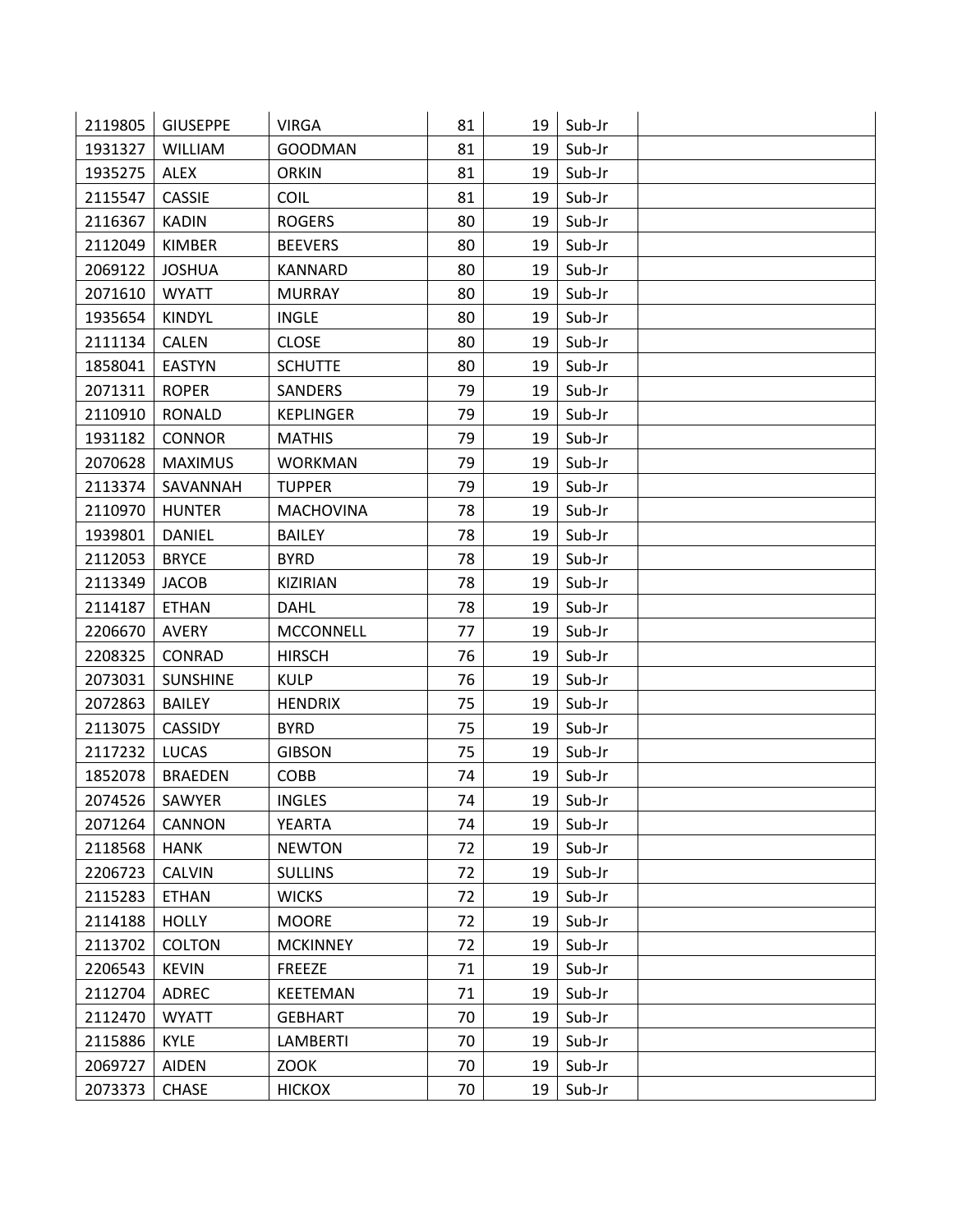| 2206854            | <b>ELIZABETH</b>     | <b>HAGEN</b>              | 70           | 19         | Sub-Jr           |                                                |
|--------------------|----------------------|---------------------------|--------------|------------|------------------|------------------------------------------------|
| 2117469            | <b>DASON</b>         | <b>HARMAN</b>             | 70           | 19         | Sub-Jr           |                                                |
| 1932295            | <b>BRENDAN</b>       | LANDRETH                  | 70           | 19         | Sub-Jr           |                                                |
| 2111138            | <b>EVAN</b>          | <b>CHERRY</b>             | 68           | 19         | Sub-Jr           |                                                |
| 2115311            | <b>ASHTIN</b>        | <b>BALLARD</b>            | 66           | 19         | Sub-Jr           |                                                |
| 2113077            | LOGAN                | <b>GRAY</b>               | 65           | 19         | Sub-Jr           |                                                |
| 2119095            | <b>EMMA</b>          | <b>KOLB</b>               | 64           | 19         | Sub-Jr           |                                                |
| 2110936            | OLIVIA               | <b>ROSA</b>               | 63           | 19         | Sub-Jr           |                                                |
| 2115655            | <b>CASEN</b>         | <b>HENDRIX</b>            | 62           | 19         | Sub-Jr           |                                                |
| 2112878            | <b>JENNA</b>         | <b>SURIANO</b>            | 61           | 19         | Sub-Jr           |                                                |
| 2207859            | LILLIAN              | <b>RUSSELL</b>            | 60           | 19         | Sub-Jr           |                                                |
| 2069722            | <b>WYLIE</b>         | CASSON                    | 59           | 19         | Sub-Jr           |                                                |
| 2118824            | <b>RAYMOND</b>       | <b>GALLEGOS</b>           | 59           | 19         | Sub-Jr           |                                                |
| 2114015            | <b>JOHNNY</b>        | <b>ALLEN</b>              | 58           | 19         | Sub-Jr           |                                                |
| 2069360            | WARREN               | <b>COOPER</b>             | 54           | 19         | Sub-Jr           |                                                |
| 2115892            | ABBIE                | <b>KESSLER</b>            | 52           | 19         | Sub-Jr           |                                                |
| 2114767            | <b>RUSTEN</b>        | <b>WELTY</b>              | 46           | 19         | Sub-Jr           |                                                |
| 2207388            | MICHAEL              | <b>OBERTEICHER JR</b>     | 43           | 19         | Sub-Jr           |                                                |
| 2115899            | <b>COURTNEY</b>      | <b>BOOMER</b>             | 30           | 19         | Sub-Jr           |                                                |
| 2207381            | JOE                  | <b>ROBERTS</b>            | 28           | 19         | Sub-Jr           |                                                |
|                    |                      |                           |              |            |                  |                                                |
|                    |                      |                           |              |            |                  |                                                |
|                    |                      |                           |              | Hdcp       |                  |                                                |
| ATA#               | <b>First Name</b>    | <b>Last Name</b>          | <b>Score</b> | Ydg        | Category         | Placement                                      |
| 1939952            | <b>AIDAN</b>         | <b>RICE</b>               | 95           | 20         | Sub-Jr           | Sub-Jr 19-19.5 ydg Champion                    |
| 1852942            | <b>GARETT</b>        | <b>PROM</b>               | 92           | 20.5       | Sub-Jr           | Sub-Jr 19-19.5 ydg Runner-up                   |
| 1932353            | <b>BRILEY</b>        | <b>DENT</b>               | 91           | 20.5       | Sub-Jr           | Sub-Jr 19-19.5 ydg Third                       |
| 1938030            | <b>GUNNAR</b>        | <b>STOUT</b>              | 89           | 20         | Sub-Jr           |                                                |
| 2068702            | <b>CLARK</b>         | ZVONAR                    | 88           | 20         | Sub-Jr           |                                                |
| 2116915            | <b>AUSTIN</b>        | <b>BRATCHER</b>           | 88           | 20.5       | Sub-Jr           |                                                |
| 2069720            | <b>GREYSON</b>       | <b>BOLLINGER</b>          | 88           | 20.5       | Sub-Jr           |                                                |
| 1851663            | <b>NATHAN</b>        | RICHARDSON                | 87           | 20.5       | Sub-Jr           |                                                |
| 2113495            | <b>DRAKE</b>         | LAWLER                    | 86           | 20.5       | Sub-Jr           |                                                |
| 1938967            | MARSHALL             | <b>SUPANIK</b>            | 85           | 20         | Sub-Jr           |                                                |
| 2073446            | <b>JARYT</b>         | <b>HESS</b>               | 84           | 20.5       | Sub-Jr           |                                                |
| 2207740            | <b>SETH</b>          | SALCIDO                   | 80           | 20         | Sub-Jr           |                                                |
| 2114183            | <b>VIVIAN</b>        | <b>RICHEY</b>             | 70           | 20         | Sub-Jr           |                                                |
|                    |                      |                           |              |            |                  |                                                |
|                    |                      |                           |              | Hdcp       |                  |                                                |
| ATA#               | <b>First Name</b>    | <b>Last Name</b>          | <b>Score</b> | Ydg        | Category         | Placement                                      |
| 1932442            | LANE                 | <b>HELMER</b>             | 92           | 21         | Sub-Jr           | Sub-Jr 21-22.5 ydg 1-2                         |
| 2111514<br>1851472 | TJ<br><b>STEWART</b> | CALVARUSO<br><b>HODGE</b> | 92<br>91     | 21<br>21.5 | Sub-Jr<br>Sub-Jr | Sub-Jr 21-22.5 ydg 1-2<br>Sub-Jr 21-22.5 Third |